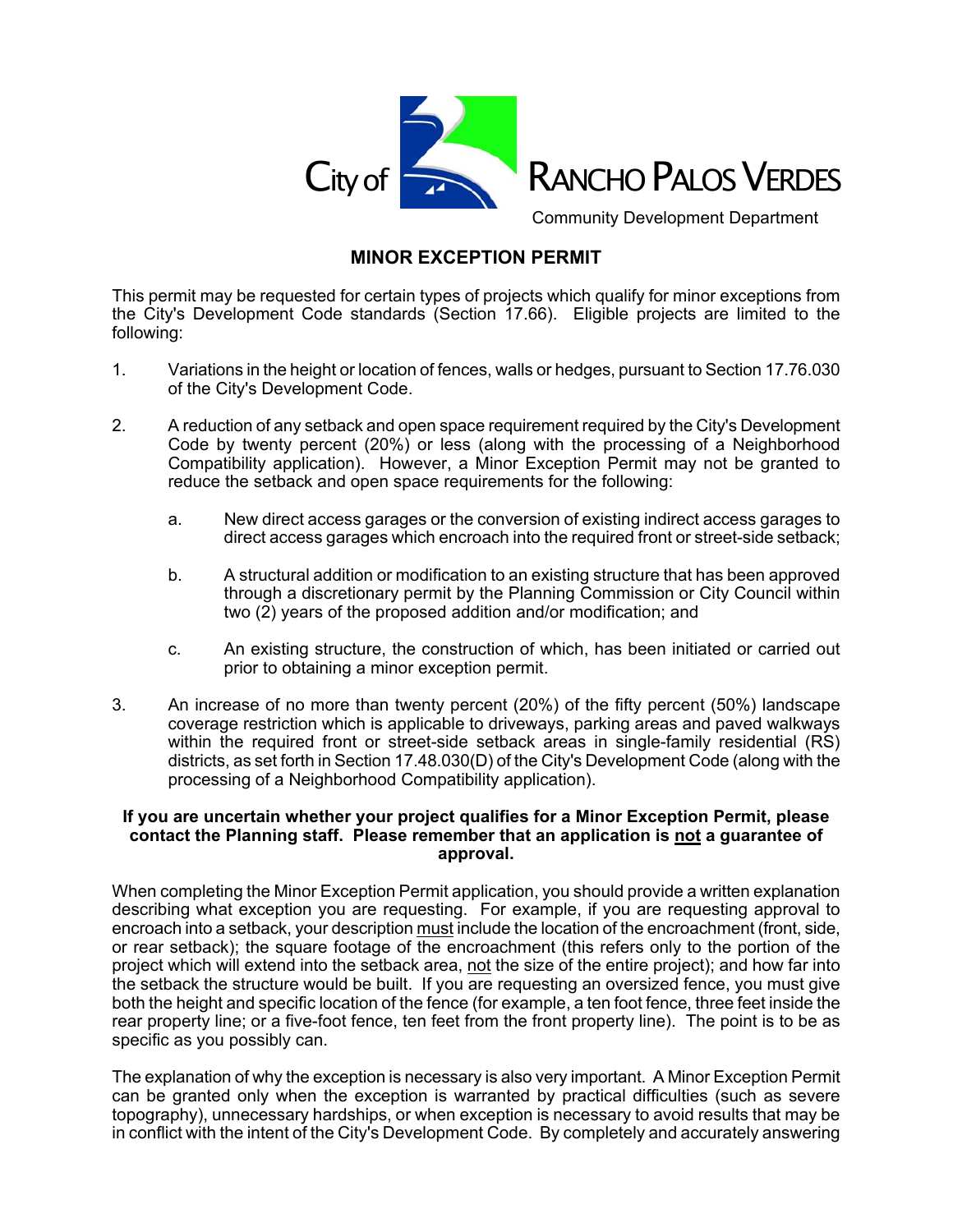these questions, you will enable staff to better assess the merits of your proposal and to process your application without unnecessary delay.

These are the materials you will need to submit:

- $\Box$  Residential Planning Application, signed by the property owner.
- $\Box$  Three (3) copies of the site plan, including dimensions of the lot; dimensions of all existing and proposed structures; distance from the proposed structure to the property lines.
- $\Box$  Three (3) copies of the elevations if the structure exceeds twelve (12) feet in height.
- $\Box$  Three (3) copies of elevations, including section drawings, indicating:
	- The maximum height of the proposed structure, measured from the highest point of existing grade covered by the structure to the ridge of the structure (including any roof tiles, roof shingles or other proposed roof material.)
	- The maximum height of the proposed structure, measured from the finished grade adjacent to the lowest foundation to the ridge.

All plans must be assembled in complete sets and folded no larger than 9 1/2" X 14". If so desired by the applicant, only one copy of the site plan, elevation drawing and floor plan may be submitted as part of the initial application package. Once it is determined by the Director that the submitted plans contain all the necessary information described in this application, then the appropriate number of plans (3 copies) will be requested from the applicant.

- $\Box$  Two (2) copies of a "vicinity map", prepared to scale, which shows all neighboring properties that are adjacent to the subject property (applicant). The "Vicinity Map" must be prepared exactly as described in the attached instruction sheet.
- $\Box$  Two (2) sets of self-adhesive mailing labels and one (1) photocopy of the labels which list the property owner of every parcel which is adjacent to the subject property (applicant). The name and address of every property owner (including applicant) must be typed on 8 1/2" X 11" sheets of self-adhesive labels. The mailing labels must be keyed to the corresponding lots, as shown on the vicinity map described above. The property owners mailing list must be prepared exactly as described in the attached instruction sheet. If the property owners mailing list is not prepared by a Title Company or other professional mailing list preparation service, the applicant must sign and submit the attached "Certification of Property Owners Mailing List" form.
- A \$2,182.00 Filing Fee + \$4.00 Data Processing Fee = **\$2,186.00**

Certain Minor Exception Permit requests must be accompanied with the filing fee for Neighborhood Compatibility.

Plans may be required to show:

- Topographic lines
- Grading plan, indicating all elevation changes, retaining wall locations, and top of wall callouts
- Easements
- Driveways (existing and new)
- Streets and widths of streets (Public and Private)
- Private sewage disposal system (location of septic tank and seepage pit)
- Verification of lot lines by survey